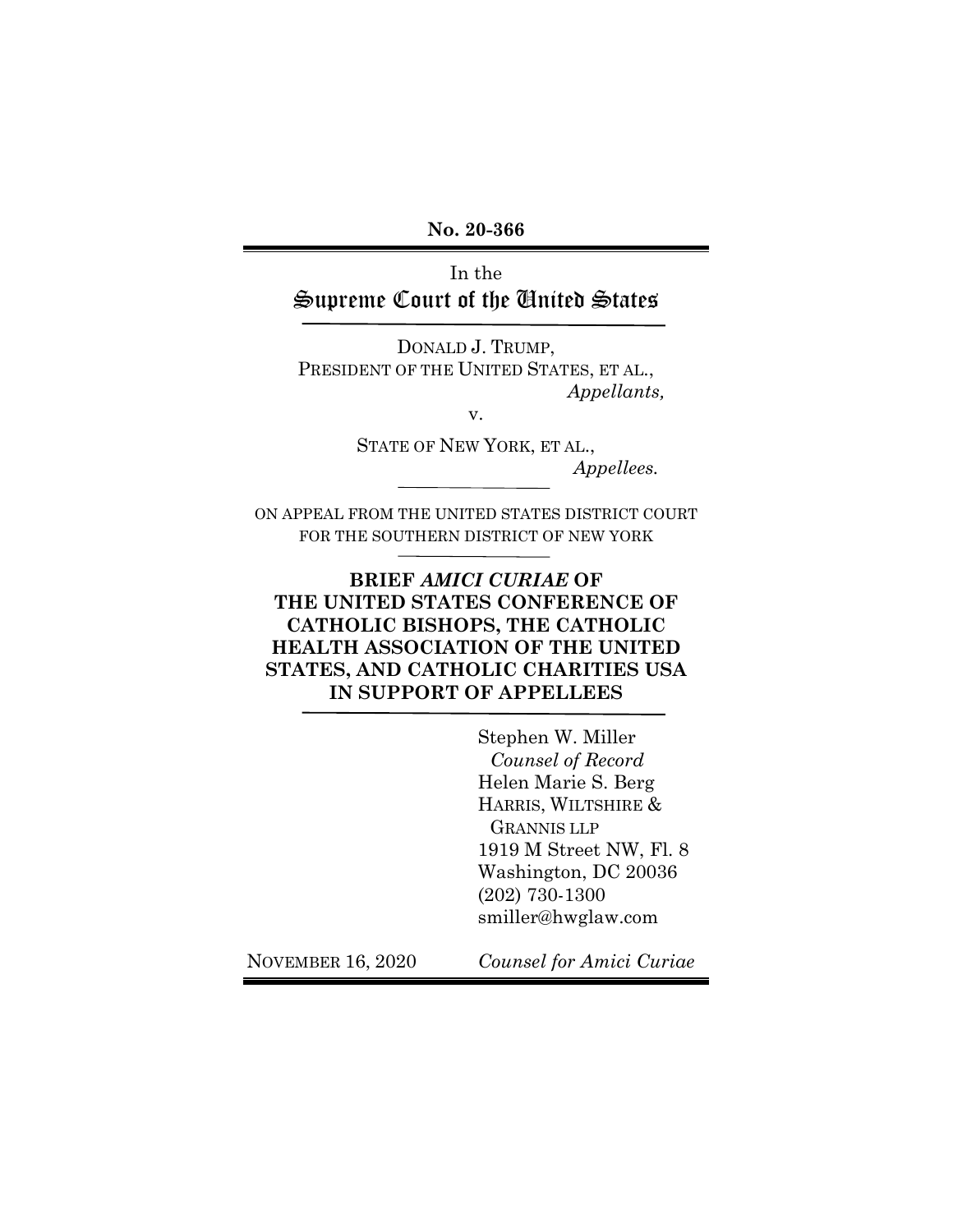# **TABLE OF CONTENTS**

|      | <b>INTRODUCTION AND SUMMARY</b>                                                                                                                               |
|------|---------------------------------------------------------------------------------------------------------------------------------------------------------------|
|      |                                                                                                                                                               |
| I.   | <b>Excluding Undocumented Persons from</b><br>the "Whole Number of Persons in Each<br>State" Violates Article I and the<br>Fourteenth Amendment to the United |
| II.  | <b>Excluding Undocumented Persons from</b><br>the "Whole Number of Persons in Each<br>State" Violates the Census Act10                                        |
| III. | <b>Excluding Undocumented Persons from</b><br>the Apportionment Base Will Harm the<br>Most Vulnerable and Impede Amici's                                      |
|      |                                                                                                                                                               |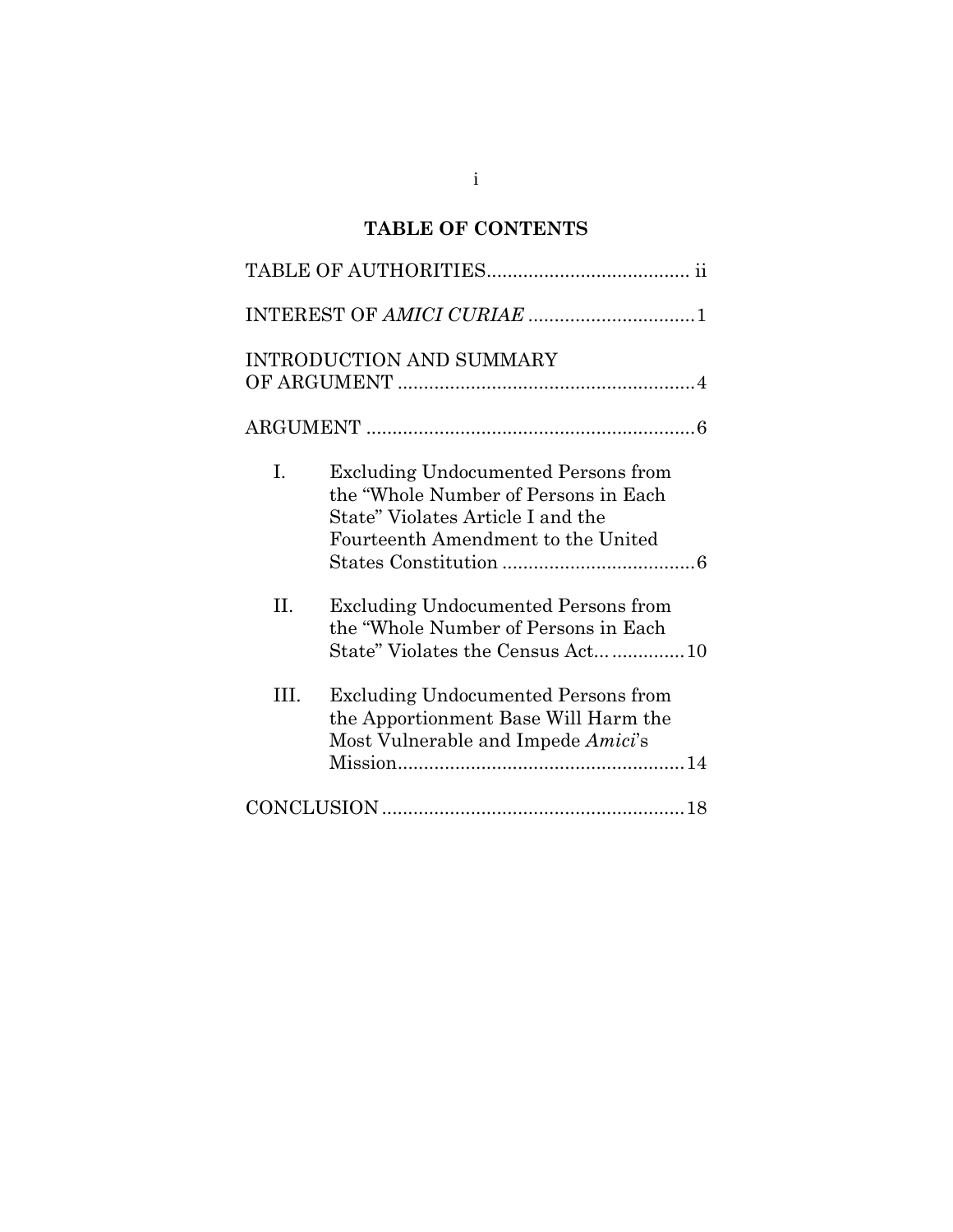## **TABLE OF AUTHORITIES**

# **Cases Page(s)**

| Evenwel v. Abbott,                                                             |
|--------------------------------------------------------------------------------|
| Federation for American Immigration Reform v.<br>Klutznick, 486 F. Supp. $564$ |
| Franklin v. Massachusetts,                                                     |
| Parker Drilling Management Services, Ltd. v.                                   |
| Utah v. Evans,                                                                 |
| Wisconsin v. City of New York,                                                 |

# **Constitutional Provisions**

## **Statutes**

|  |  |  | $13 \text{ U.S.C.} \S 141 \dots 10, 13$ |  |
|--|--|--|-----------------------------------------|--|
|--|--|--|-----------------------------------------|--|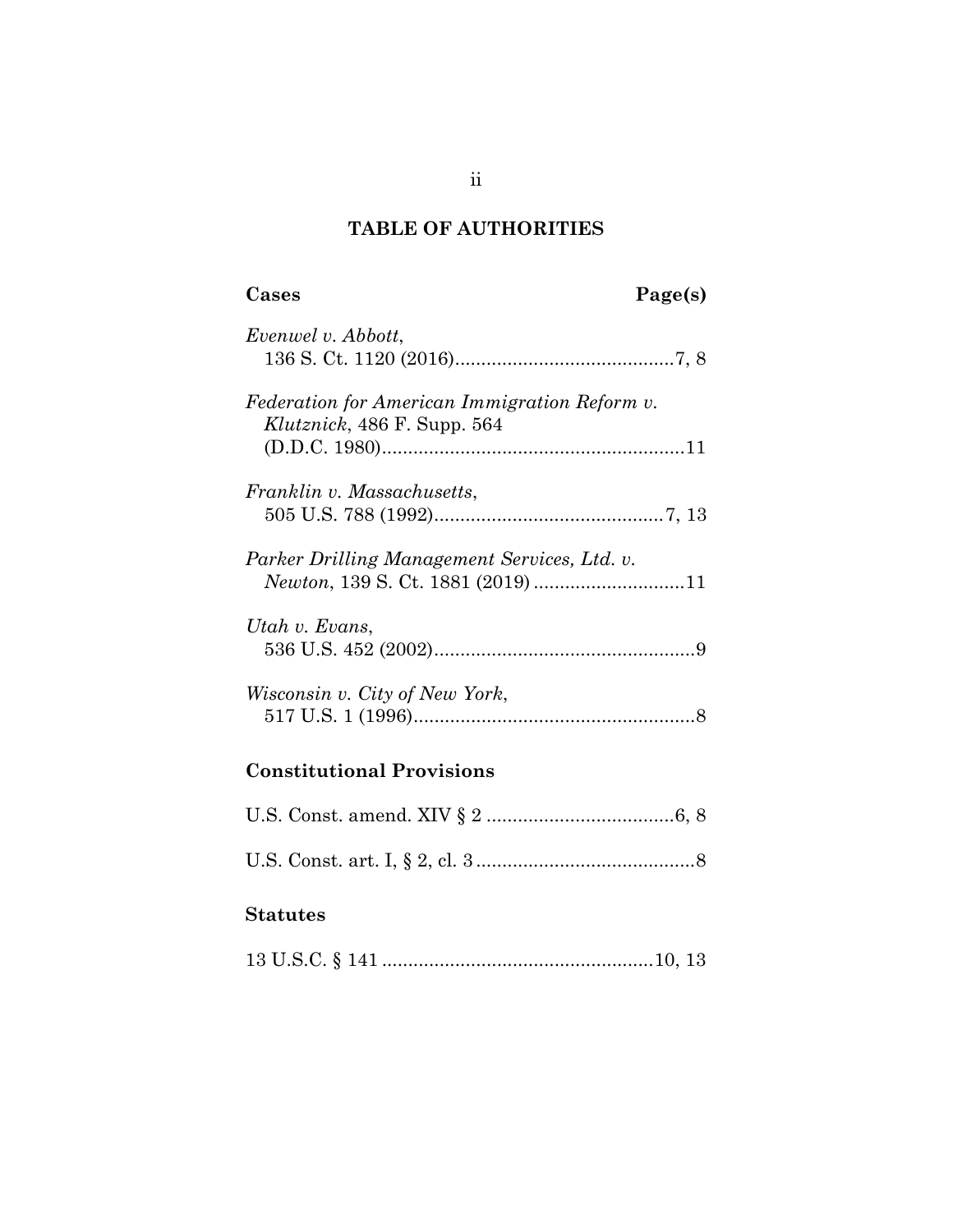## **TABLE OF AUTHORITIES (cont'd)**

| Census Act of 1929, Pub. L. No. 71-13,                                                                                                                               |
|----------------------------------------------------------------------------------------------------------------------------------------------------------------------|
| <b>Other References</b>                                                                                                                                              |
| Brady, Michael, Modern Healthcare, 2020<br>Census Holds Fate of Trillions in Federal<br>Health-related Spending (Aug. 25, 2020),<br>https://tinyurl.com/healthmgmt17 |
| Cong. Rec., vol. 71 (1929)                                                                                                                                           |
| Cong. Rec., vol. 86 (1940)                                                                                                                                           |
| Catholic Charities of the Archdiocese of Chicago,<br>Catholic Charities Chicago Fact Sheet (Feb. 5,                                                                  |
|                                                                                                                                                                      |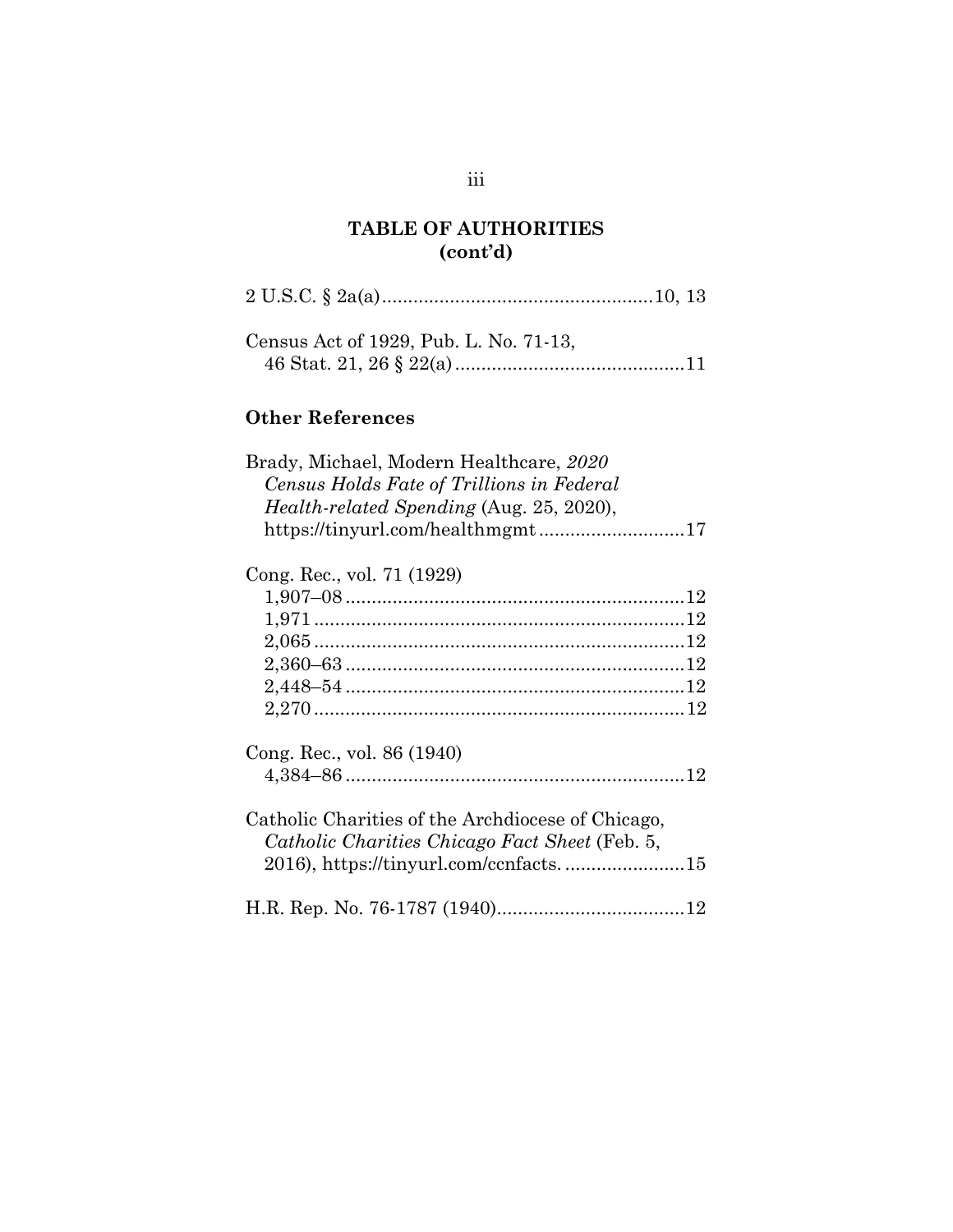## **TABLE OF AUTHORITIES (cont'd)**

| Letter from Carol T. Crawford, Assistant Attorney<br>Gen., to Sen. Jeff Bingaman (Sept. 22, 1989)<br>(reprinted in 135 Cong. Rec. S22,521 (daily ed.                                                        |
|-------------------------------------------------------------------------------------------------------------------------------------------------------------------------------------------------------------|
| Letter from Thomas M. Boyd, Acting Assistant<br>Attorney Gen., to Rep. William D. Ford (June 29,<br>1988) (reprinted in U.S. Gov't Printing Office, 1990<br>Census Procedures and Demographic Impact on the |
| Memorandum on Excluding Illegal Aliens from the<br>Apportionment Base Following the 2020 Census,                                                                                                            |
|                                                                                                                                                                                                             |
|                                                                                                                                                                                                             |
| Pope John XXIII, Pacem in Terris                                                                                                                                                                            |
| Stauffer, Anne et al., The Pew Charitable Trusts,<br>The 2020 Census is Coming—and the Results<br>Will Impact State Budgets (Feb. 20, 2020),                                                                |
| The Leadership Conference Education Fund, The<br>Census and Health Care (Apr. 6, 2018),                                                                                                                     |

iv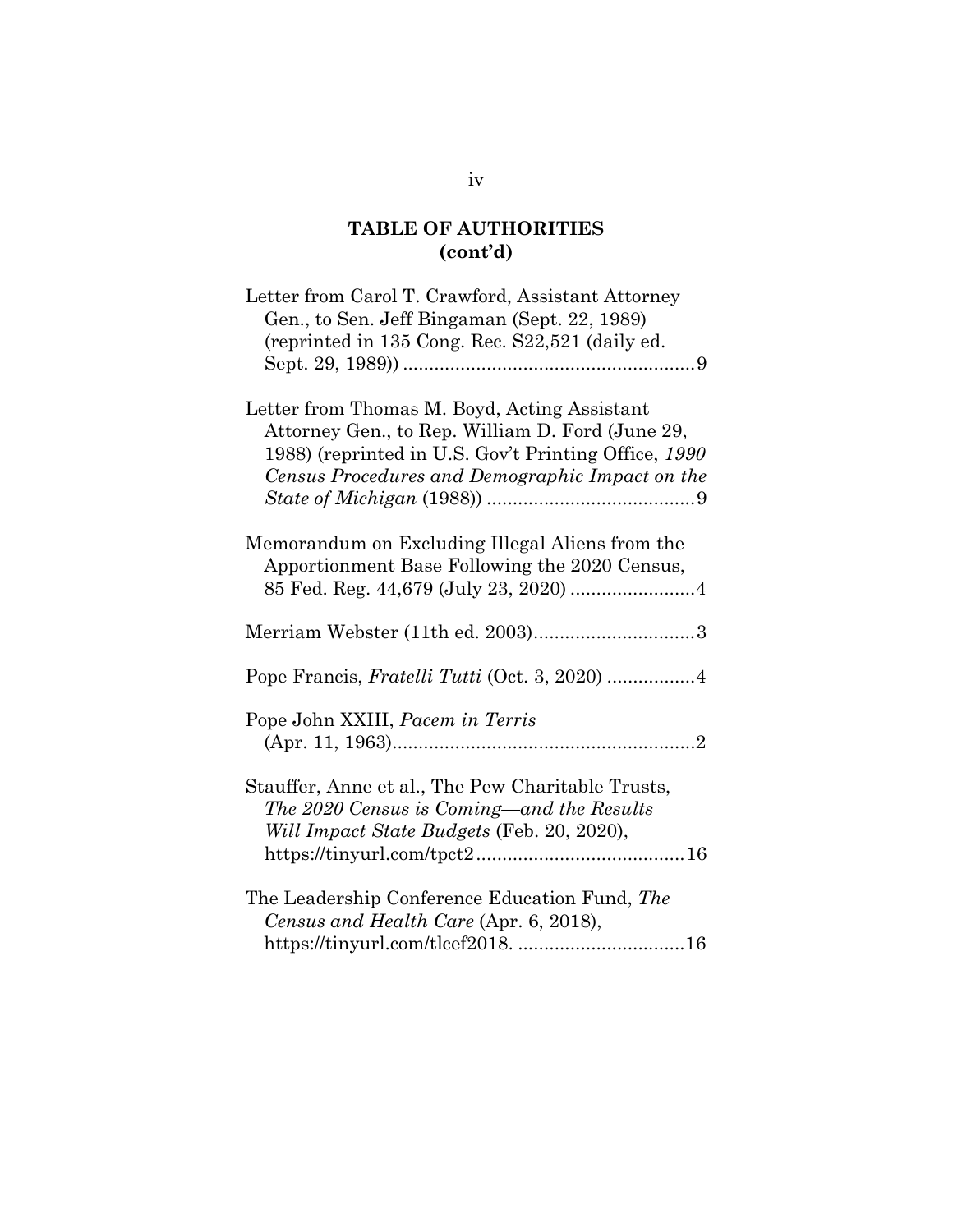#### **TABLE OF AUTHORITIES (cont'd)**

United States Census Bureau, *2020 Census Results Inform Funding for Hospitals and Health Care* (July 13, 2020), https://tinyurl.com/cbresults2020 ......................... 16

United States Conference of Catholic Bishops, *Forming Consciences for Faithful Citizenship* (2020), https://tinyurl.com/usccb20 ......................... 3

v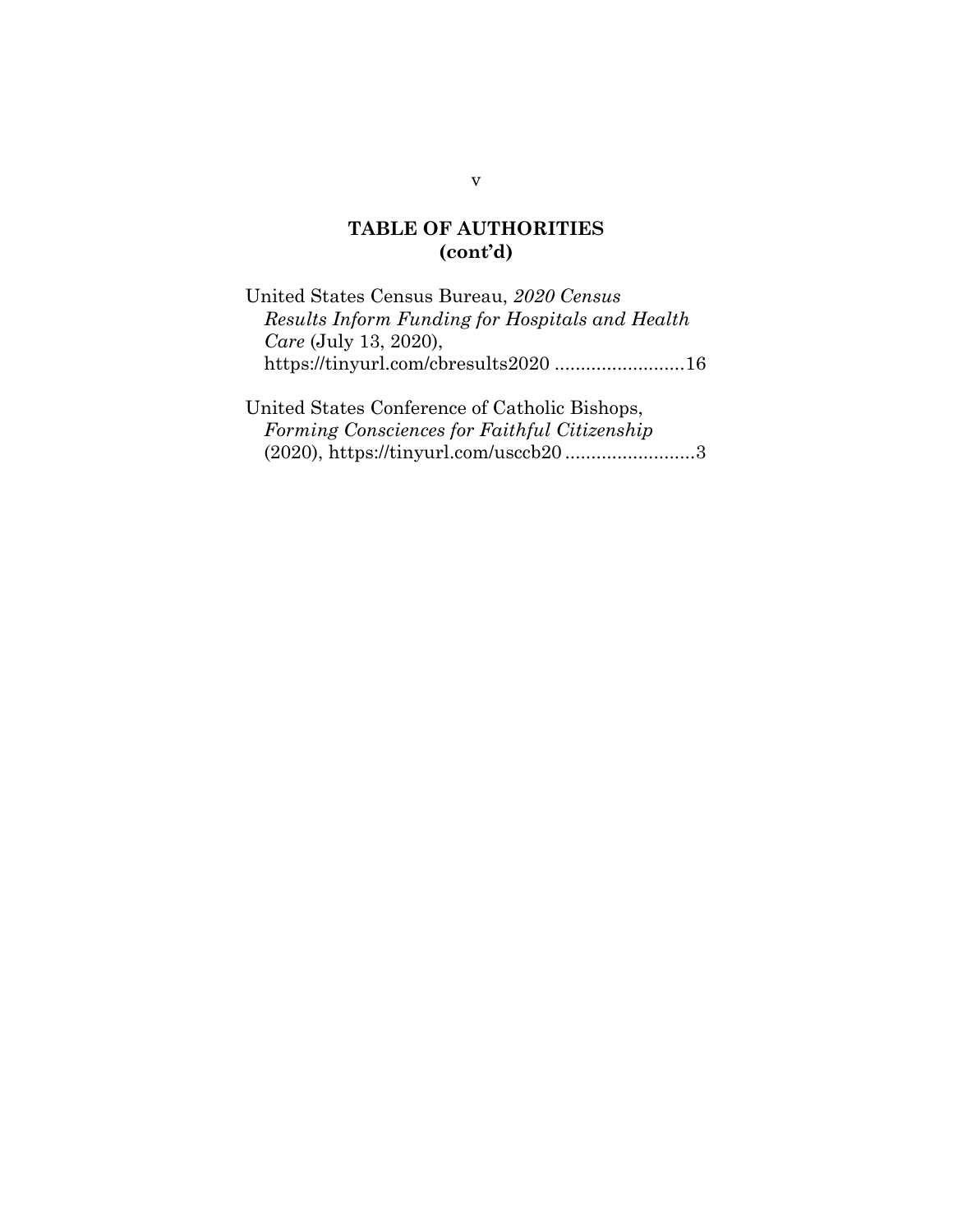#### **INTEREST OF** *AMICI CURIAE***<sup>1</sup>**

At the end of next month, the Catholic Church around the world will delight in the story of the birth of Jesus Christ. In the Gospels, the narrative of Jesus' birth begins with the announcement of a census. Mary gives birth to Jesus in a stable in Bethlehem because Joseph was summoned there to be counted. There are few similarities between the United States census and the census of Caesar Augustus. But the image of the Holy Family in the stable—vulnerable and without adequate shelter—remains in the hearts of the Church's followers and motivates *amici* to file this brief in support of Appellees.

The United States Conference of Catholic Bishops (USCCB) is a nonprofit corporation, the members of which are the active Catholic Bishops in the United States. The Conference advocates and promotes the pastoral teachings of the U.S. Catholic Bishops in such diverse areas of the nation's life as the free expression of ideas, the rights of religious organizations and their adherents, fair employment and equal opportunity for the underprivileged, protection of the rights of parents and children, the value of human life from conception to natural death, and care for immigrants and refugees. When lawsuits have touched upon central Roman Catholic tenets

 $\overline{a}$ 

<sup>1</sup> No counsel for any party authored this brief in whole or in part, and no person or entity other than *amici* and their counsel made a monetary contribution to the preparation or submission of this brief. Counsel of record for all parties have provided blanket consent to the filing of *amicus curiae* briefs.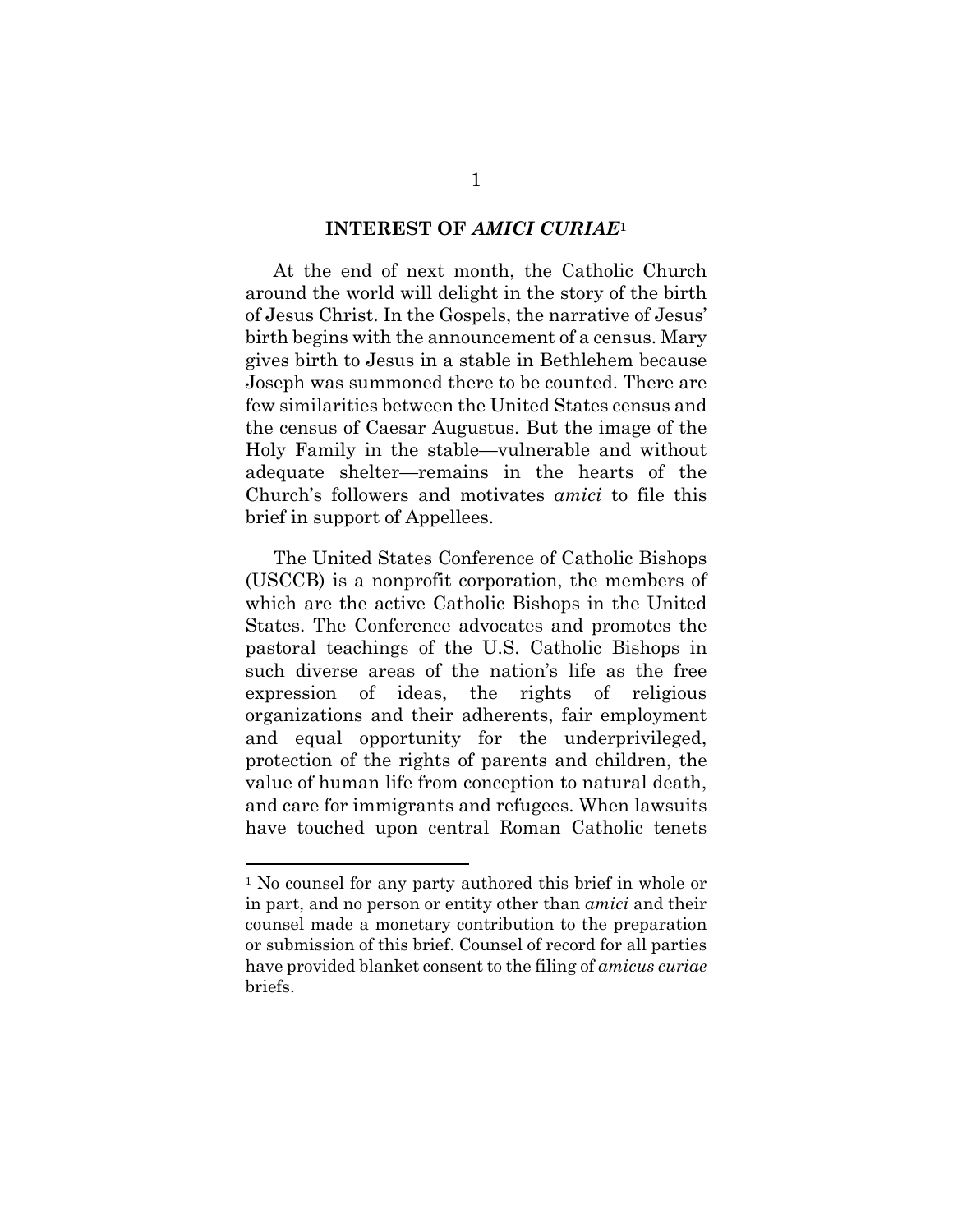such as these, the Conference has filed *amicus curiae* briefs to make its view clear, particularly in this Court.

The Catholic Health Association of the United States (CHA) is the national leadership organization of the Catholic health ministry, representing the largest not-for-profit provider of health care services in the nation. The Catholic health ministry includes more than 2,300 hospitals, nursing homes, long-term care facilities, health care systems, sponsors, and related organizations serving the full continuum of health care across our nation.

Catholic Charities USA (CCUSA) is a national membership organization representing more than 167 diocesan Catholic Charities member agencies. These member agencies operate more than 2,600 service locations across the 50 states, the District of Columbia, and five U.S. territories. Their diverse array of social services reached more than 13 million individuals in need last year.

*Amici*'s mission is informed and motivated by the Catholic Church's teachings on the equal dignity of the human person and the sanctity of human life. This dignity is based on the fact that each and every human being is created in the image and likeness of God. Each person has the right to life and the right to the "means necessary for the proper development of life." Pope John XXIII, *Pacem in Terris*, no. 11 (Apr. 11, 1963). At the same time, the purpose and responsibility of civic government is to provide and protect this dignity. Civil authority, therefore, must be concerned for the entire human family, regardless of national identity. *Id*. at no. 56. In a representative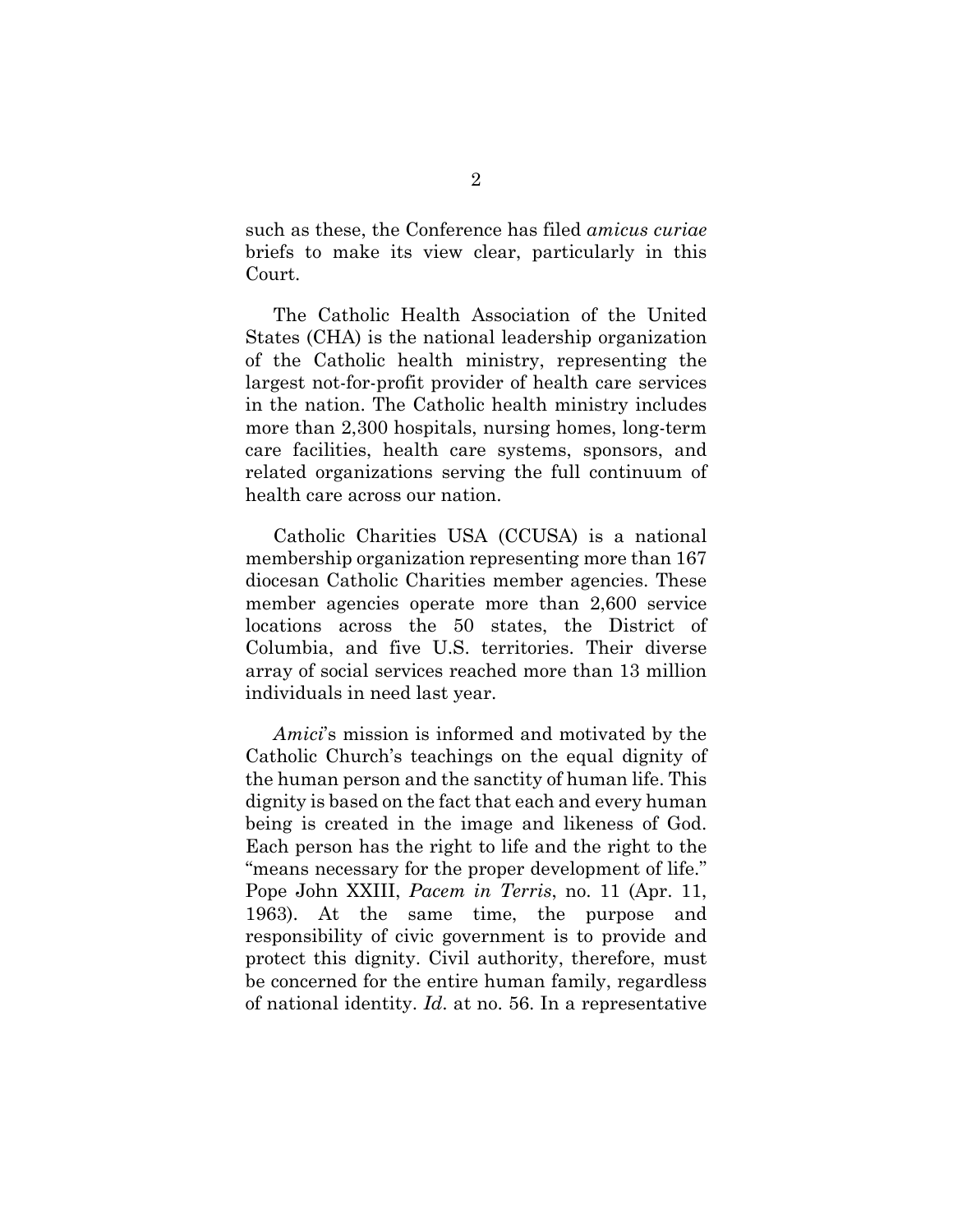democracy, citizens elect national leaders to serve and represent the particular interests of their local community, along with those of the entire nation. Elected leaders must know and understand those in their communities in order to serve them. Otherwise, elected legislators and citizens alike are impaired in fulfilling their "scriptural call to welcome the stranger among us...by ensuring that they have opportunities for a safe home, education for their children, and a decent life for their families." United States Conference of Catholic Bishops, *Forming Consciences for Faithful Citizenship* 29 (2020), https://tinyurl.com/usccb20. It is this scriptural call that compels *amici* to speak up for the most vulnerable members of the human family by submitting this brief.

Excluding undocumented persons from the apportionment base sends a message that they are not equal members of the human family and not worthy of equal representation in government. Denying that undocumented persons are "inhabitants" in this context is effectively to deny that they are "persons." Although the Administration expressly disavows the argument that undocumented persons are not "persons," it has nonetheless made the argument indirectly. If an "inhabitant" is a "person" who "occupies a particular place regularly, routinely, or for a period of time," *Inhabitant*, Merriam Webster (11th ed. 2003), and if undocumented persons do so occupy a State, then the only way they can be excluded from the definition of "inhabitants" is if they are not "persons."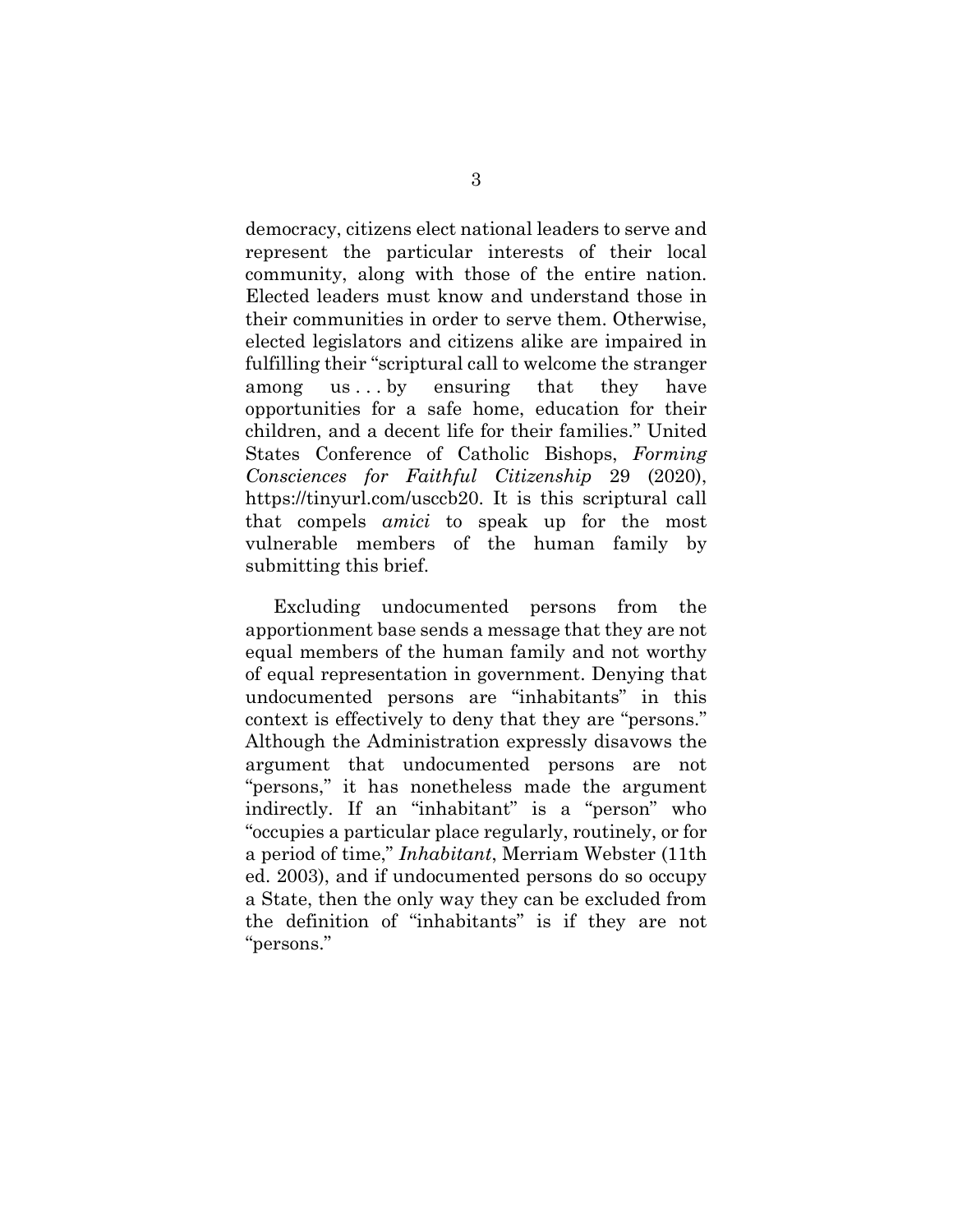Denying that undocumented immigrants are "persons"—even indirectly—for purposes of apportionment recalls the overtly sinful and gravely unjust Three-Fifths Compromise, which was abrogated by the Fourteenth Amendment. Excluding any class of human beings regularly present in our country—especially some of the most vulnerable from those considered "inhabitants" is to exclude them from the legal protection of "persons" in the eyes of the law. This exemplifies what Pope Francis has repeatedly described as the "throwaway culture." *See, e.g.*, Pope Francis, *Fratelli Tutti*, no. 18 (Oct. 3, 2020). *Amici* object to discarding any persons from the protection of the law, including their exclusion from the census count and the apportionment base.

#### **INTRODUCTION AND SUMMARY OF ARGUMENT**

In July 2020, President Trump issued a Memorandum calling for apportionment to be conducted in an unprecedented manner. *See* Memorandum on Excluding Illegal Aliens from the Apportionment Base Following the 2020 Census, 85 Fed. Reg. 44,679 (July 23, 2020) ("Memorandum"). The Memorandum instructs the Secretary of Commerce, in the course of fulfilling his duties under the Census Act and the Constitution, to provide the President two different sets of population numbers. In addition to the tabulation of the total population in each state, the Memorandum calls for the Secretary to provide the President, separately, with population data that excludes undocumented immigrants. Per the Memorandum, the President seeks this subset of incomplete census data to fulfill his policy of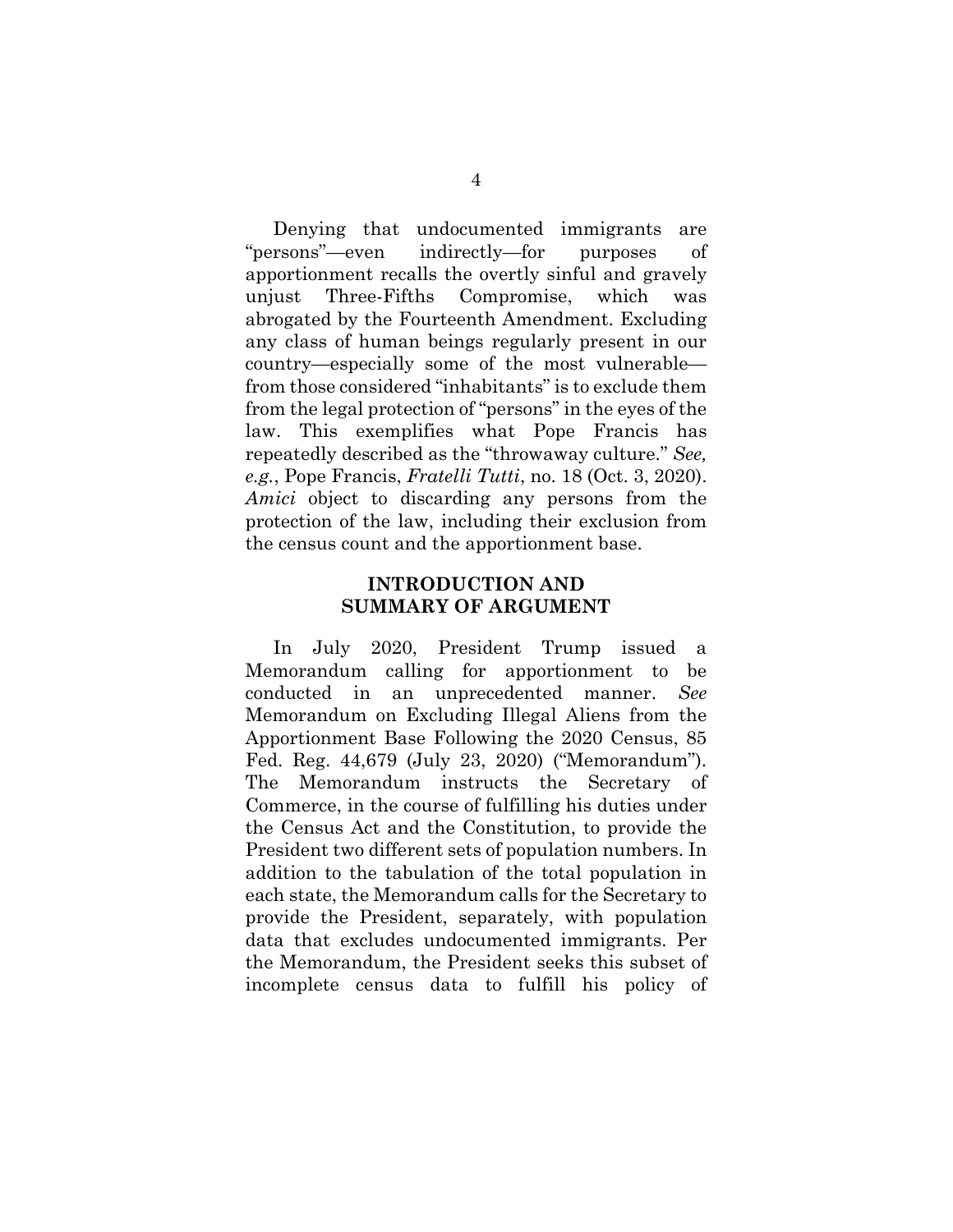transmitting to Congress apportionment figures that exclude undocumented immigrants. Based on the plain language of the Fourteenth Amendment and the Census Act, the intentions of the Founders and later legislators, and more than two centuries of practice, *amici* conclude that the Memorandum's policy for apportionment is unlawful.

The Constitution and the Census Act require apportionment to be based on the total number of persons in the United States—immigration status notwithstanding. And contrary to the Administration's claims, a person's immigration status has no bearing on whether they are an "inhabitant" for the purposes of apportionment. This is simply an indirect way of attacking the legal personhood of undocumented persons, without saying as much. Further, the Constitution and Census Act require that apportionment derive from the census enumeration alone, not any other information.

The inevitable consequences of the Memorandum's policy are dire and further illustrate its unlawfulness. This policy will distort representation among states an outcome at direct odds with the constitutional purpose of the census—and decrease funding to communities that need it most. *Amici* serve these vulnerable communities, providing a host of health and social programs. As part of their mission to serve the common good, *amici* today shine a spotlight on how the Memorandum's policy will hinder these programs and harm communities in need.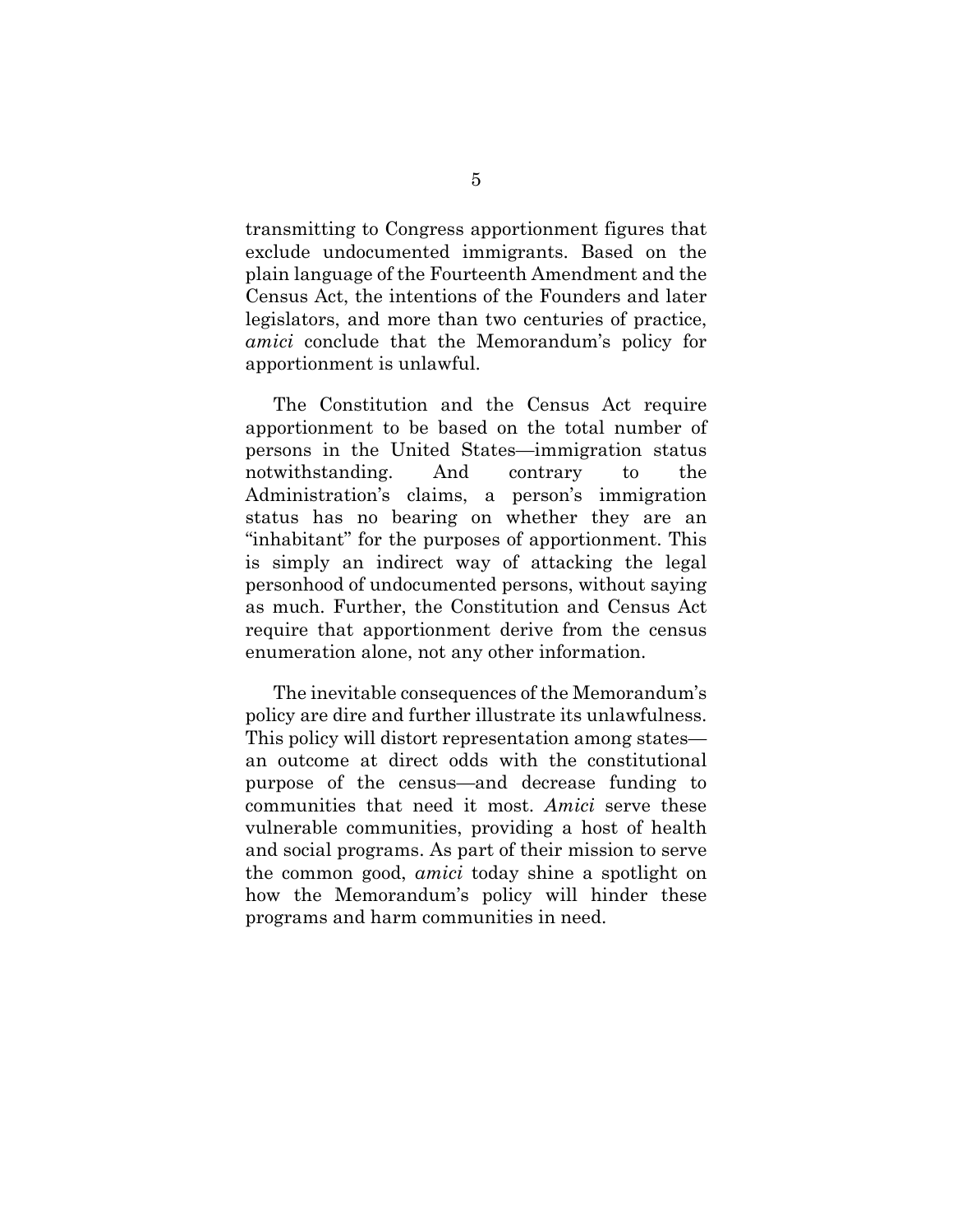#### **ARGUMENT**

**I. Excluding Undocumented Persons from the "Whole Number of Persons in Each State" Violates Article I and the Fourteenth Amendment to the United States Constitution.** 

By denying that undocumented persons are among the "whole number of persons in each state," even when they usually occupy those states, the Memorandum's policy circumvents the Constitution in at least two respects. First, Article I and the Fourteenth Amendment require that the total population of each state be counted in a decennial census for the purposes of apportionment. Second, Article I further requires that the census provide the sole basis for apportionment.

The Constitution prohibits the exclusion of undocumented immigrants who reside in the United States from the apportionment base. The Fourteenth Amendment clearly specifies that "Representatives shall be apportioned among the several states according to their respective numbers, counting the whole number of persons in each state, excluding Indians not taxed." U.S. Const. amend. XIV § 2. As relevant here, the language is entirely unqualified.

The Memorandum adds an unlawful limitation to the Fourteenth Amendment. It interprets "whole number of persons" to exclude undocumented immigrants who regularly reside in the United States. This limitation is without basis in the text, logic, or fact. One's immigration status does not determine whether one is an "inhabitant" of the United States;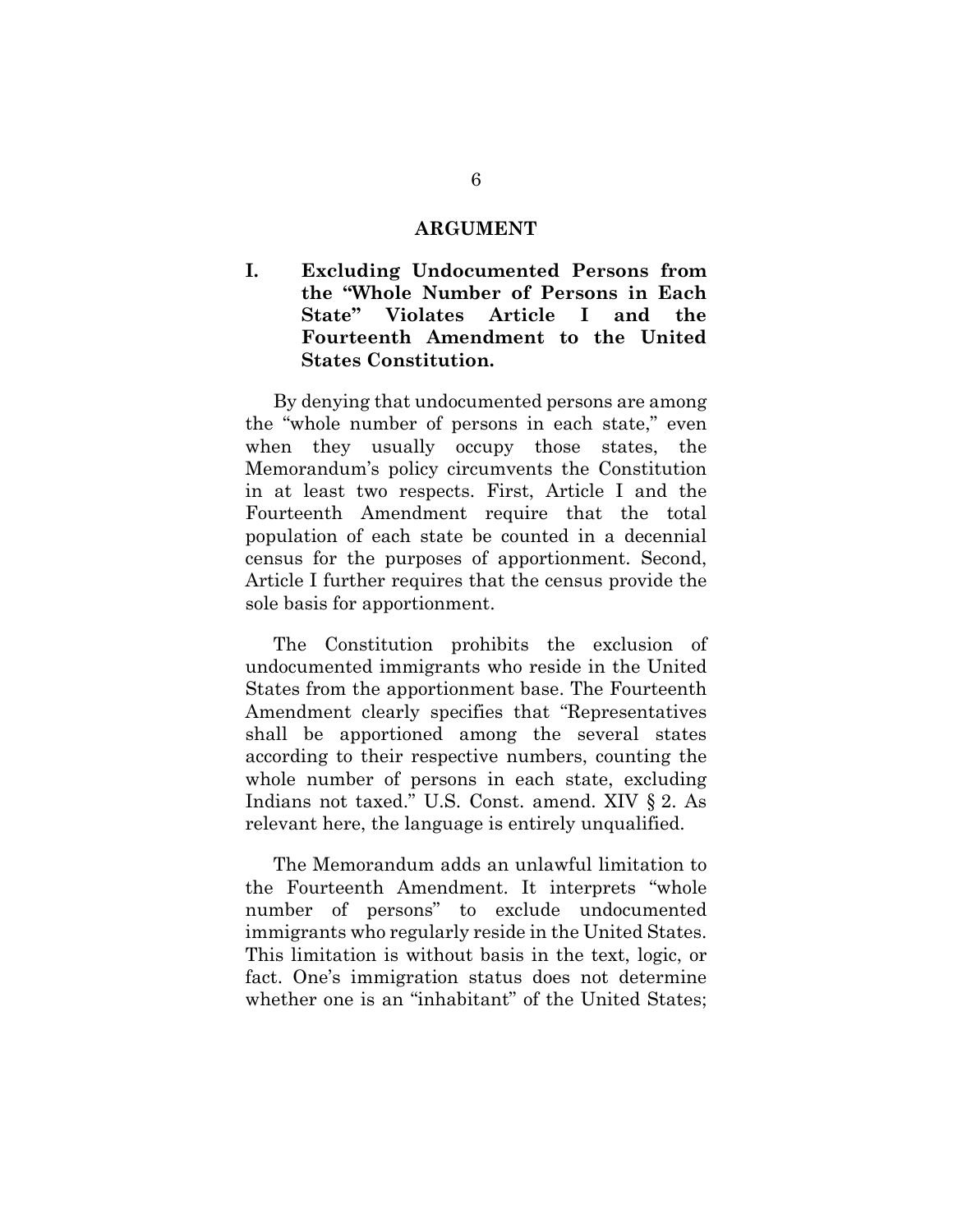one's usual location in a State does. This Court has previously acknowledged that the word "inhabitant," in the context of the census, is used interchangeably with "usual place of abode" or "usual resident." *See Franklin v. Massachusetts*, 505 U.S. 788, 804–05 (1992). That an individual may be undocumented does not, without more, undermine his claim to be an "inhabitant" of the state of his usual residence. By denying that such immigrants are inhabitants, even though they are routinely present in a state, the Memorandum denies instead that they are "persons," in violation of the Constitution.

Indeed, the "whole number of persons in each state" means exactly what the plain language indicates. A review of constitutional history reveals the careful deliberation underlying the apportionment scheme. Both the Founders and drafters of the Fourteenth Amendment determined that apportionment in the House of Representatives would be based on the total number of people in each state. *See Evenwel v. Abbott*, 136 S. Ct. 1120, 1127 (2016). As part of the Three-Fifths Compromise, the Founders determined that, although each state would have an equal number of Senators, representation in the House would be based on the state's total inhabitants—with enslaved persons counting as only three-fifths of an inhabitant. *Id.* Later, during the debates leading to the adoption of the Fourteenth Amendment, some members of Congress suggested changing the basis for apportionment from total population to voter population, out of fear that representation for Southern states would unfairly swell due to newly freed, but likely disenfranchised, people. *Id.* at 1128. Other legislators opposed this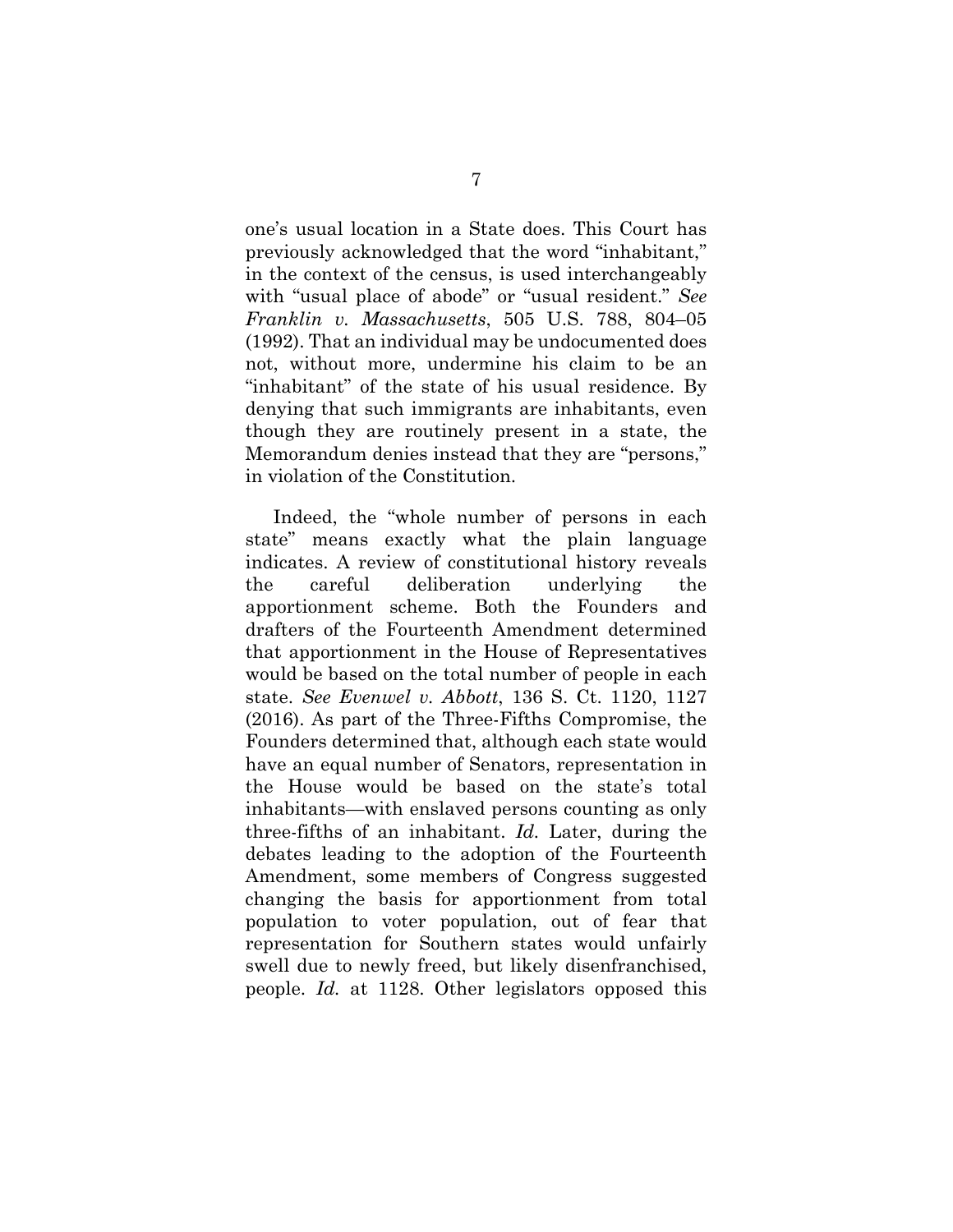shift on the principle of representational equality, noting that counting only voters in the apportionment base would leave large sectors of the population—such as women, children, and all others who could not vote—without representation. *Id.* Ultimately, the proponents of total-population-based apportionment prevailed and the Fourteenth Amendment incorporated language from Article I—that Representatives be apportioned according to the whole number of persons residing in each state, regardless of their eligibility to vote.

Thus, excluding undocumented people from among the "whole number of persons in each state"—and, in turn, the apportionment base specifically—runs contrary to the deliberately drafted constitutional requirement. In so doing, the Memorandum's policy would cause unequal representation, an outcome contrary to the text of the Constitution and one that the Framers of the Fourteenth Amendment were determined to avoid. *Id*. at 1129.

As for the second requirement, the Fourteenth Amendment provides that the apportionment base is determined by the "respective numbers" of persons in each state. U.S. Const. amend. XIV § 2. In turn, as provided in Article I, the "actual Enumeration" of the "whole Number of free Persons" in each state is determined by the decennial census. *Id.* art. I, § 2, cl. 3; *see Wisconsin v. City of New York*, 517 U.S. 1, 5 (1996) ("The Constitution provides that the results of the census shall be used to apportion the Members of the House of Representatives among the States."). Apportionment is indelibly anchored to an actual enumeration of persons (an objective measure) in part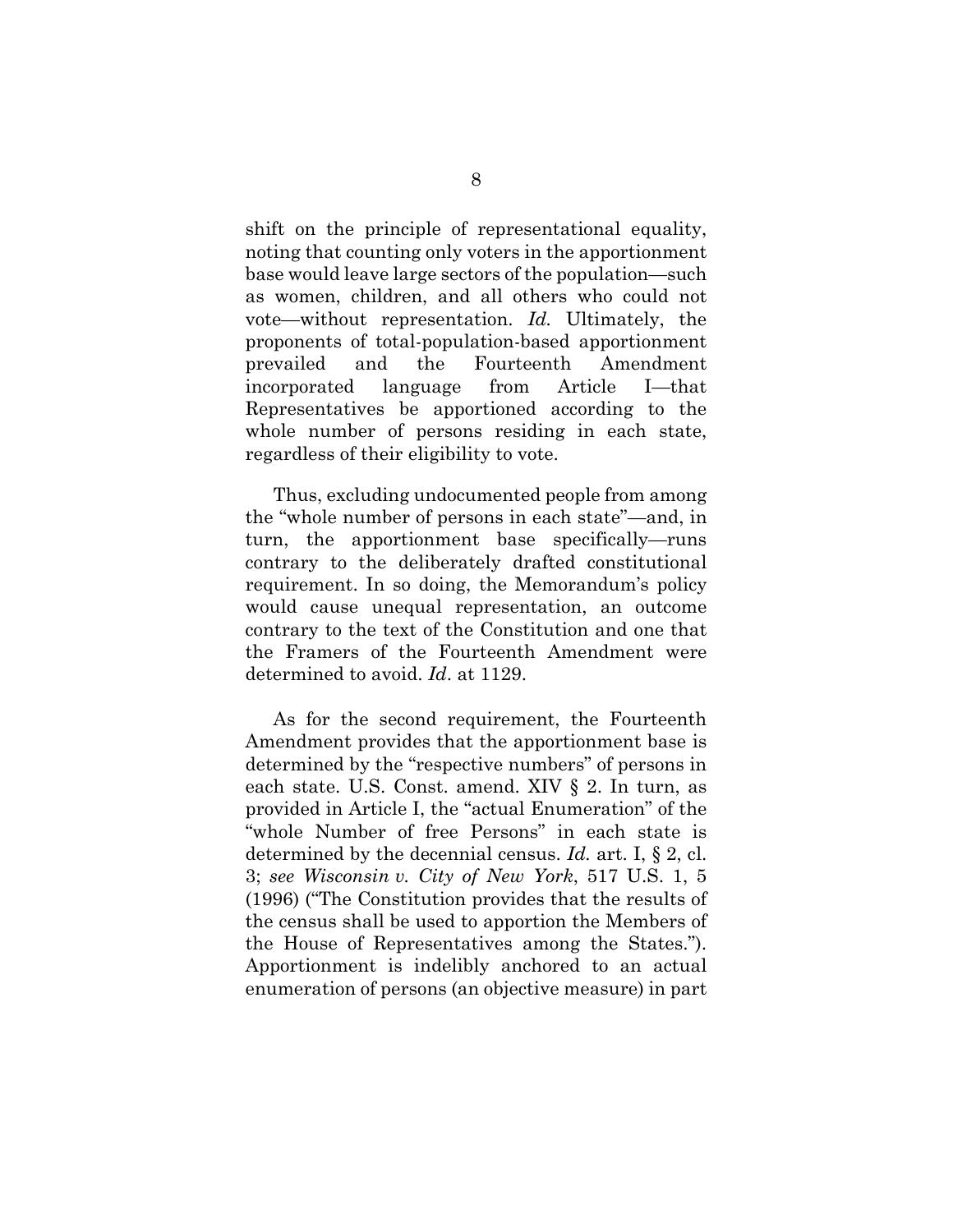to avoid manipulation by those in power. *See Utah v. Evans*, 536 U.S. 452, 500 (2002) (Thomas, J., concurring) (noting "[t]he Framers knew that the calculation of populations could be and often were skewed for political or financial purposes").

It is also worth highlighting that the executive branch—prior to the current Administration—has for decades consistently maintained that undocumented persons should be included in the census. In 1988, for example, the Department of Justice under President Reagan took the position that excluding undocumented persons from the census and apportionment base would be unconstitutional. *See* Letter from Thomas M. Boyd, Acting Assistant Attorney Gen., to Rep. William D. Ford (June 29, 1988) (reprinted in U.S. Gov't Printing Office, 1990 Census Procedures and Demographic Impact on the State of Michigan 240–44 (1988)). This position was then reaffirmed a year later by the George H. W. Bush Administration. *See* Letter from Carol T. Crawford, Assistant Attorney Gen., to Sen. Jeff Bingaman (Sept. 22, 1989) (reprinted in 135 Cong. Rec. S22,521 (daily ed. Sept. 29, 1989)).

By instructing the Secretary of Commerce to exclude undocumented individuals from the count used for apportionment, the Memorandum's policy deviates from the constitutional requirement of basing apportionment on the census count. The President may not introduce a new source upon which to base apportionment when the Constitution is clear about the one it requires: the decennial census. *See Evans*, 536 U.S. at 491 (Thomas, J., concurring)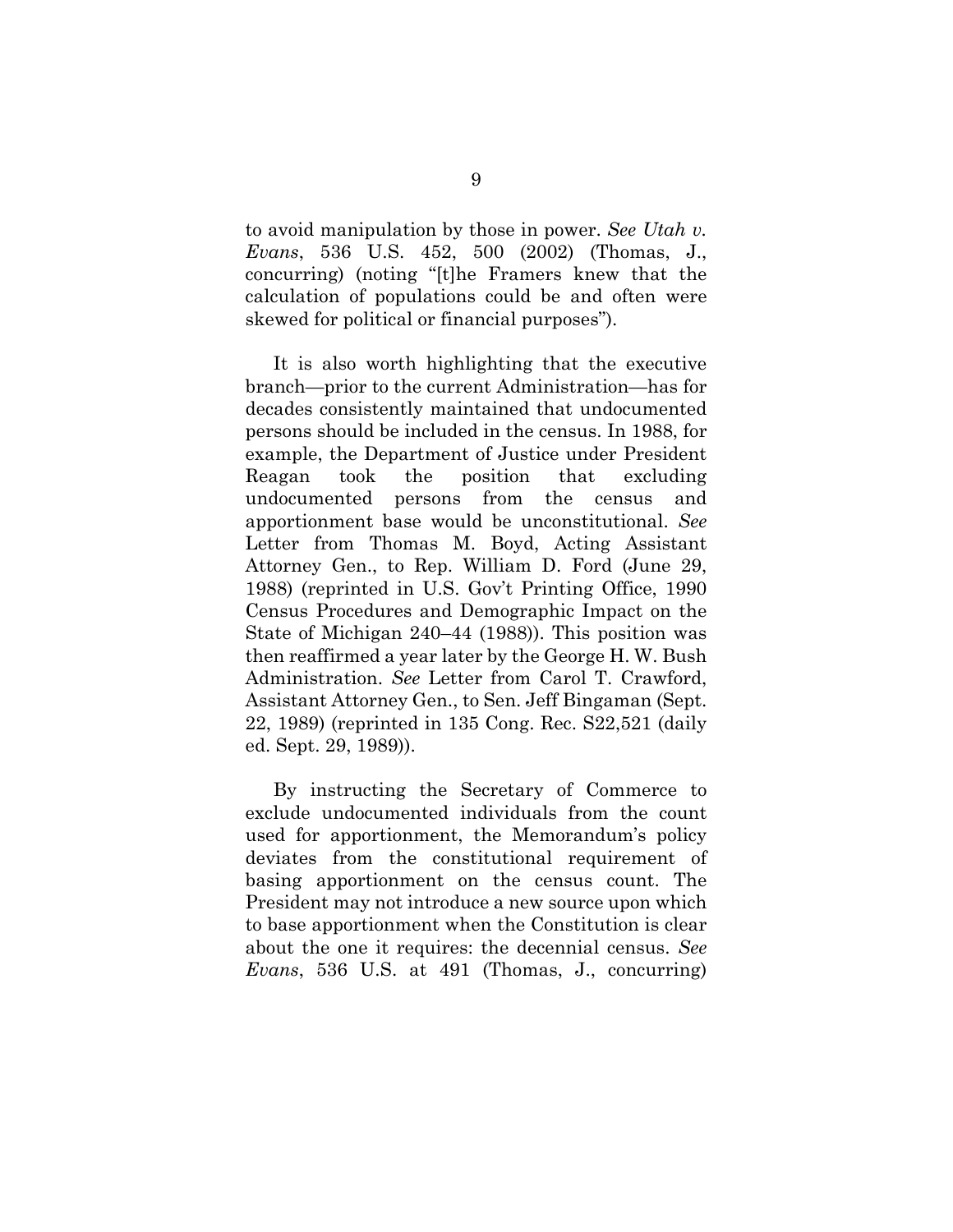(noting the Census Clause must be interpreted according to its plain meaning).

#### **II. Excluding Undocumented Persons from the "Whole Number of Persons in Each State" Violates the Census Act.**

The Memorandum also contravenes the Census Act, which outlines procedures for conducting the census and apportioning Representatives among the states—procedures that have remained unambiguous in key respects since the very first census was taken. The violations parallel the constitutional infirmities.

#### **A. The Language and History of the Census Act Make Clear That Immigration Status Is Irrelevant to Inclusion in the Apportionment Base.**

In reporting "the number of Representatives to which each State would be entitled," the Census Act requires the President to base this apportionment on "the whole number of persons in each State," which is "ascertained under the . . . decennial census." 2 U.S.C. § 2a(a); *see also* 13 U.S.C. § 141(b) (specifying that the "tabulation of total population" taken for the decennial census is the calculation "required for the apportionment of Representatives"). The apportionment base—that is, "the whole number of persons in each State" as counted in the decennial census—has always included undocumented individuals. Indeed, the language in the Act reflects over a century of unequivocal understanding about who is to be included for apportionment purposes.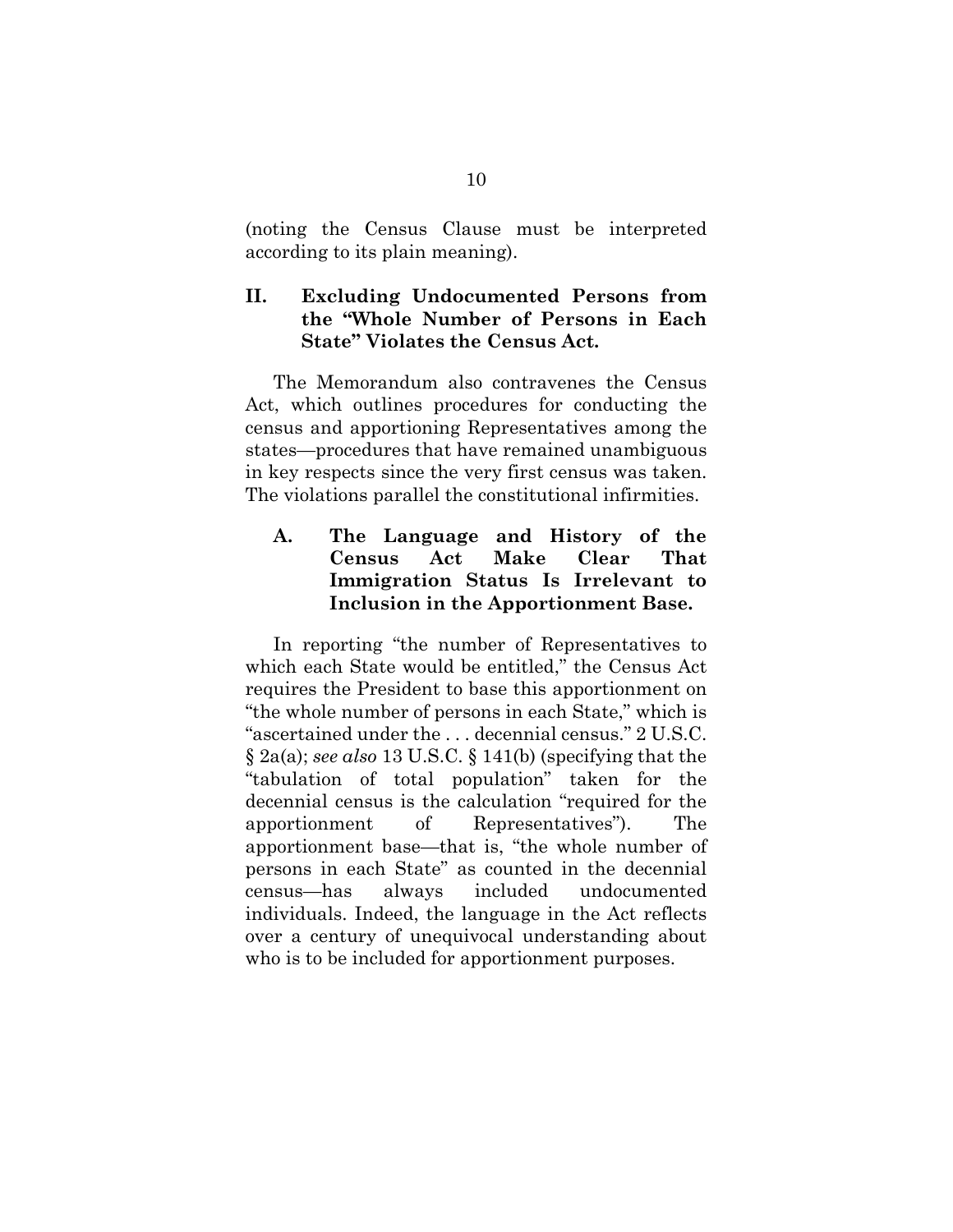Since the first census of the United States in 1790, the "Census Bureau has always attempted to count every person residing in a state on census day, and the population base for purposes of apportionment has always included all persons, including aliens both lawfully and unlawfully within our borders." *Fed'n for Am. Immigration Reform v. Klutznick*, 486 F. Supp. 564, 576 (D.D.C. 1980). Thus, the apportionment base has always embraced all inhabitants of the country, regardless of whether they are documented.

This collective understanding underscores the plain meaning of the Census Act. As this Court has explained, "It is a commonplace of statutory interpretation that 'Congress legislates against the backdrop of existing law.'" *Parker Drilling Mgmt. Servs., Ltd. v. Newton*, 139 S. Ct. 1881, 1890 (2019) (quoting *McQuiggin v. Perkins*, 569 U.S. 383, 398 n.3 (2013)). When Congress passed the Census Act, it did so alongside an unbroken history of including undocumented immigrants in the apportionment base. *See* Census Act of 1929, Pub. L. No. 71-13, 46 Stat. 21, 26 § 22(a). To be sure, congressional records show that Congress considered this history in constructing the original statute, as well as later updates—and that Congress deliberately chose to continue including undocumented immigrants for purposes of apportionment. In other words, Congress has made clear that a person's immigration status is irrelevant to the question of whether they are an inhabitant to be counted.

Before Congress enacted the Census Act of 1929, the House and Senate both rejected amendments that would have relied on immigration status for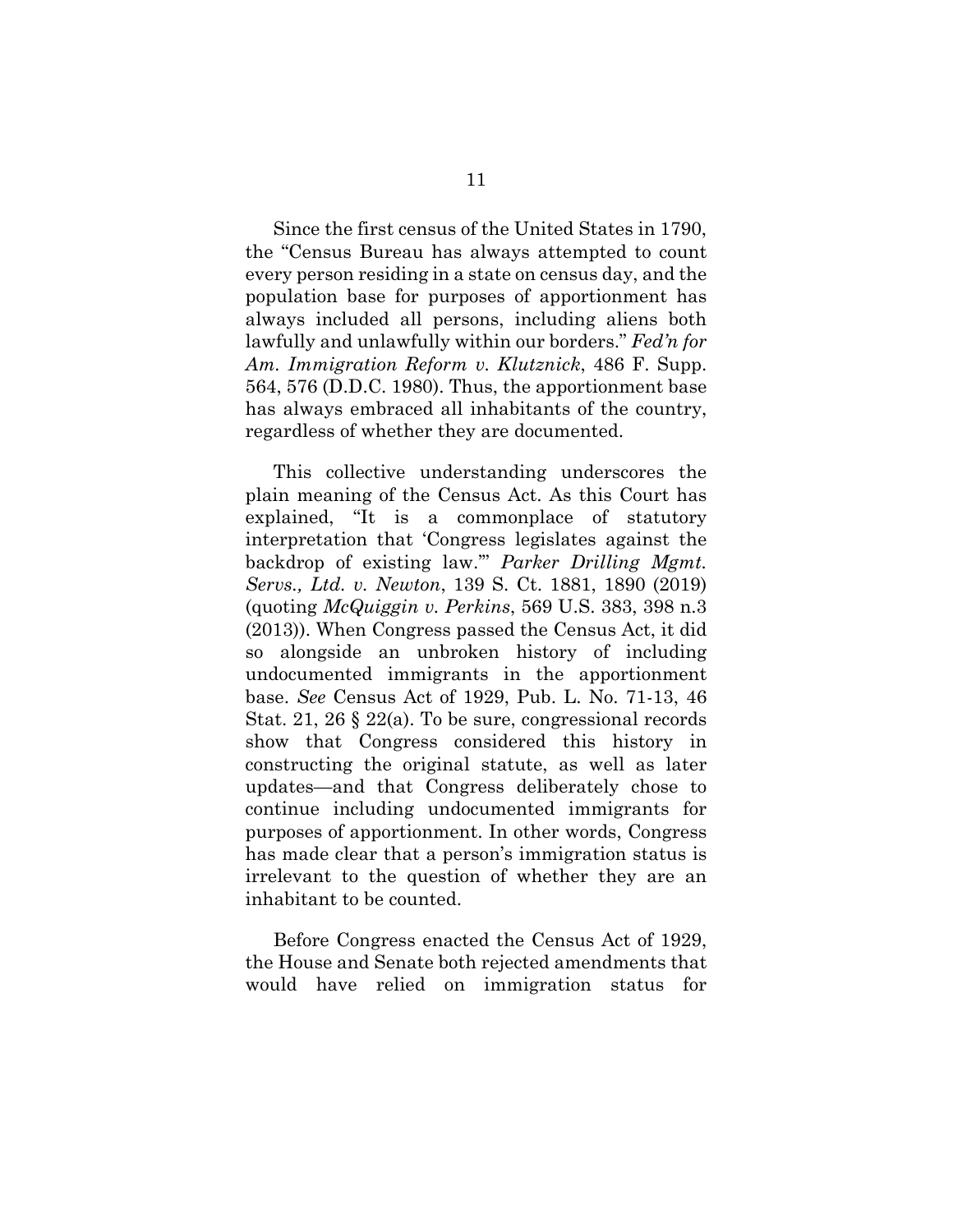apportionment. *See* 71 Cong. Rec. 1,907–08 (1929) (proposal by Senator Frederic M. Sackett to exclude "aliens"); *id.* at 2,065 (amendment's failure); *id.* at 2,360–63 (House amendment to exclude "aliens"); *id.* at 2,448–54 (House pursues law inclusive of aliens). Likewise, the House in 1940 again rejected a similar amendment. *See* H.R. Rep. No. 76-1787, at 1 (1940); 86 Cong. Rec. 4,384–86 (1940). In debating apportionment, members of Congress emphasized the need for all residents to be included in the apportionment base, no matter their immigration status. One senator observed that state services would suffer unless "every single human being residing within" each state were counted. 71 Cong. Rec. 1,971 (1929). To applause, a member of the House proclaimed, "The object of this Government is to take care of every man, woman, and child within the confines of this Republic." *Id.* at 2,270. The same representative noted, "The only complete, comprehensive basis for representation in this Congress is the population of the country, and it was upon that specific condition that the ratification of the Constitution of the United States was made possible." *Id.*

#### **B. The Census Act Instructs that the Census's Enumeration Provide the Sole Basis for Apportionment.**

The Memorandum's policy violates the Census Act in another way: It proposes that apportionment be based on figures other than the census's enumeration.

Per the language of the Act, apportionment must be based only on the results of the decennial census, not other extraneous data. Section 141(b) of the Act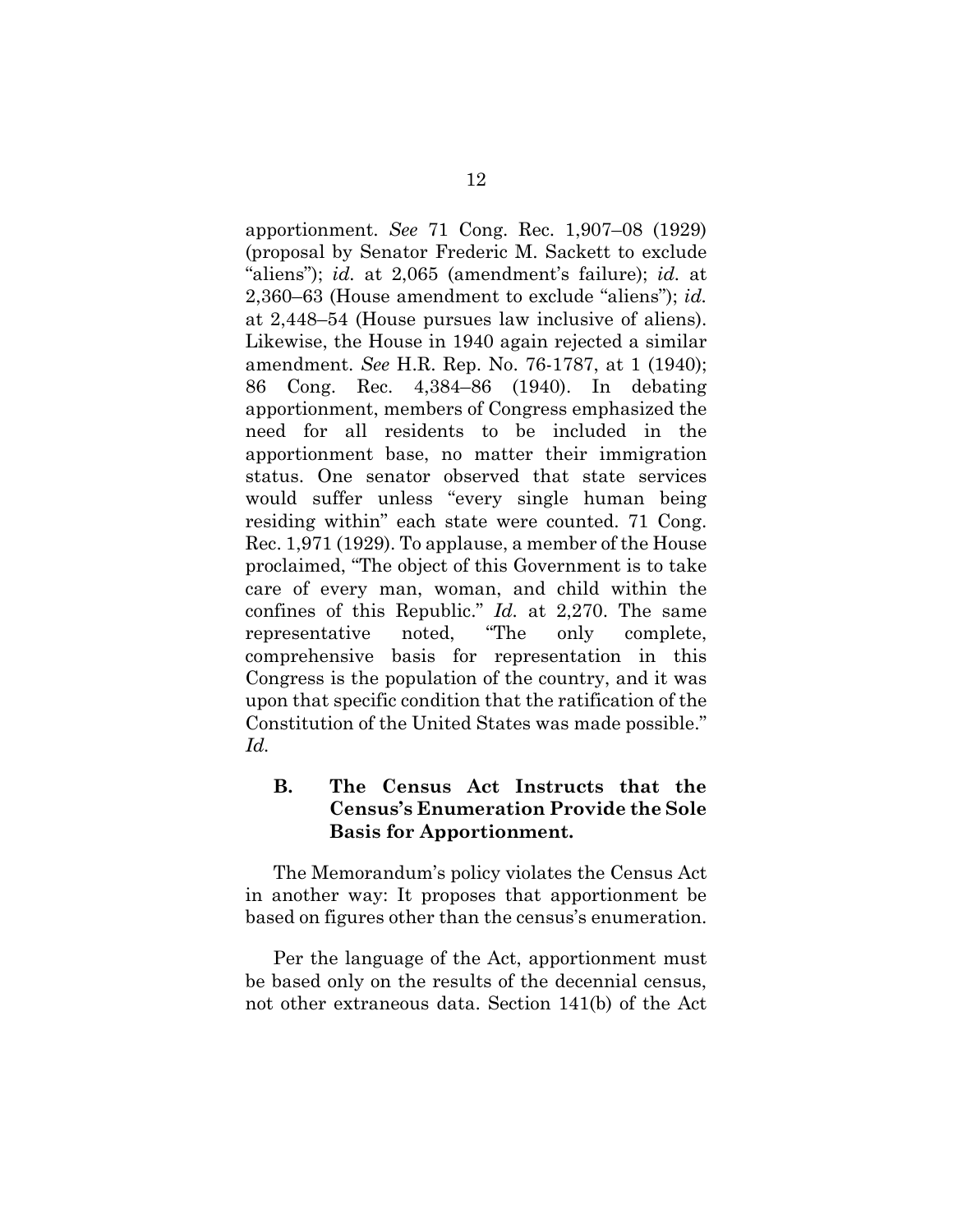explains that the Secretary of Commerce must report the "total population" for each state, "as required for the apportionment of Representatives." 13 U.S.C.  $§ 141(a)–(b)$ . And the Act specifies this total is calculated using the results of the "decennial census of population." *Id.* § 141(b) (cross-referencing § 141(a)). Upon receiving this report, the President transmits "a statement showing the whole number of persons in each state . . . as ascertained under the . . . decennial census of the population." 2 U.S.C. § 2a(a). This statement must also include the number of Representatives each State should receive, using the same apportionment formula, rather than a separate and distinct count. *Id.*

This process is meant to be simple and straightforward, as reflected in the plain language of the statute. It is a "virtually self-executing" scheme, *Franklin*, 505 U.S. at 791–92—a "wholly ministerial" process that leaves "no discretion whatsoever" to the President. *Id.* at 811 (Stevens, J., concurring). Notably, this automatic scheme is a "key innovation" of the Census Act, because it ensures that the process runs smoothly, with minimal partisan disruption. *Id.* at 809. This feature, in fact, plays an important role in furthering the intent behind Article I, Section 2: The Framers established an automatic, recurring census in order to prevent interests from becoming entrenched in the federal government. *See id.* at 791. They foresaw that parties might otherwise manipulate the process of apportionment to stay in power. *Id.* In sum, the Secretary's and President's duties are clear: report the results of the census, and apportion Representatives to the states based on nothing else but these results.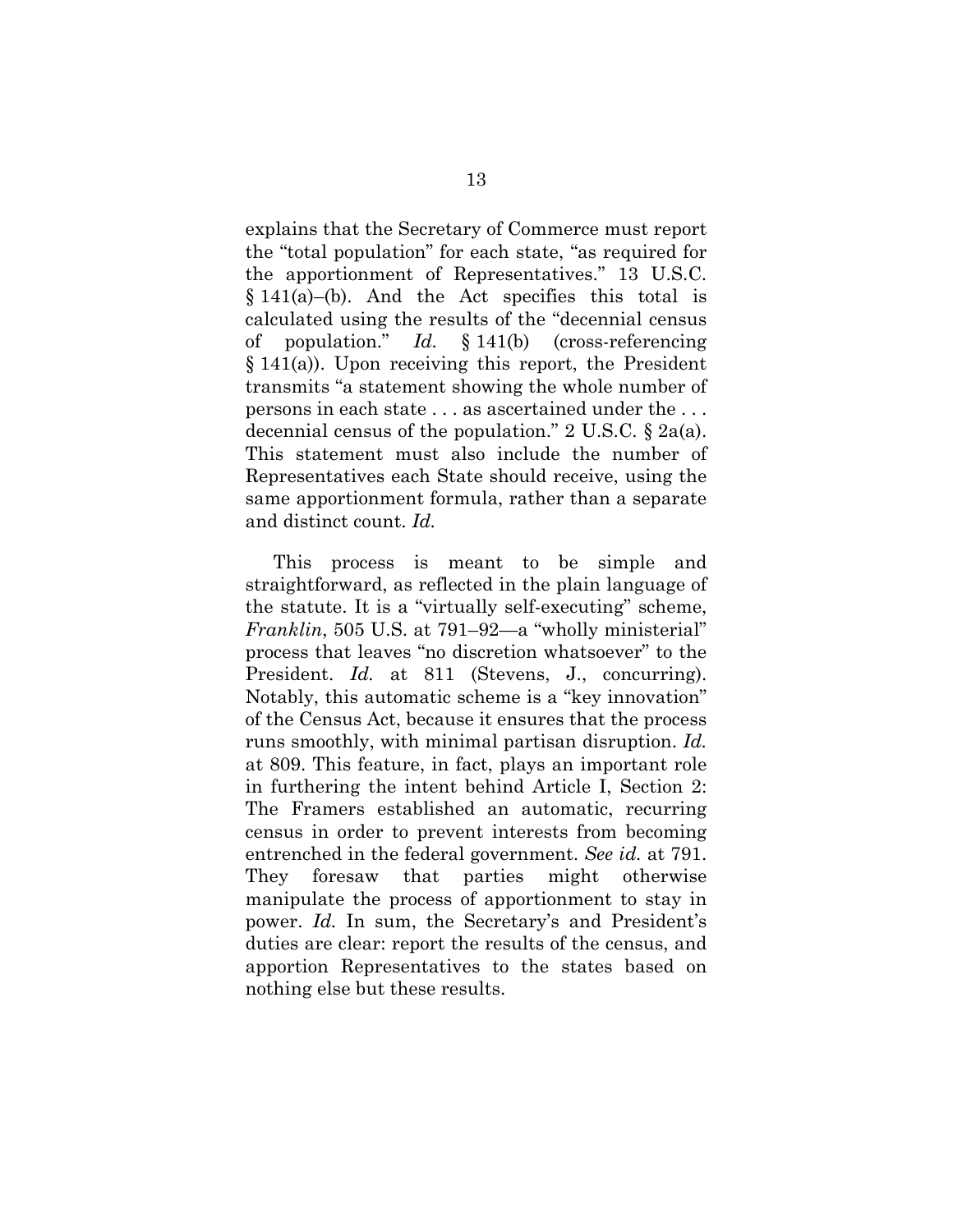### **III. Excluding Undocumented Persons from the Apportionment Base Will Harm the Most Vulnerable and Impede** *Amici***'s Mission.**

In addition to being unlawful, the Memorandum's policy will harm the poor. If undocumented immigrants are excluded from the apportionment base, some of the most vulnerable in our society those most in need of health and social services and without legal recourse—will be unrepresented in Congress. Leaders elected to serve the common good might otherwise be unaware of their communities' particular needs. Moreover, were the exclusion of such immigrants applied to the census count as a general matter, going beyond apportionment specifically, poor communities across the country would directly suffer from a decreased allocation of federal funds. In either case, the exclusion of undocumented immigrants would harm the communities that *amici* serve and *amici* themselves.

*Amici* have long been aware of the importance of an accurate census count. For its part in ensuring an accurate and effective count in the 2020 census, CCUSA joined a national network of nonprofit, corporate, public sector, and community organizations to educate the public about the 2020 census and encouraged households to complete their census form. CCUSA mobilized its national and local member agencies, which distributed 14,500 census promotional items as part of food distribution and other relief efforts in hard-to-count communities. Additionally—and consistent with its long history of public-private partnership generally—CCUSA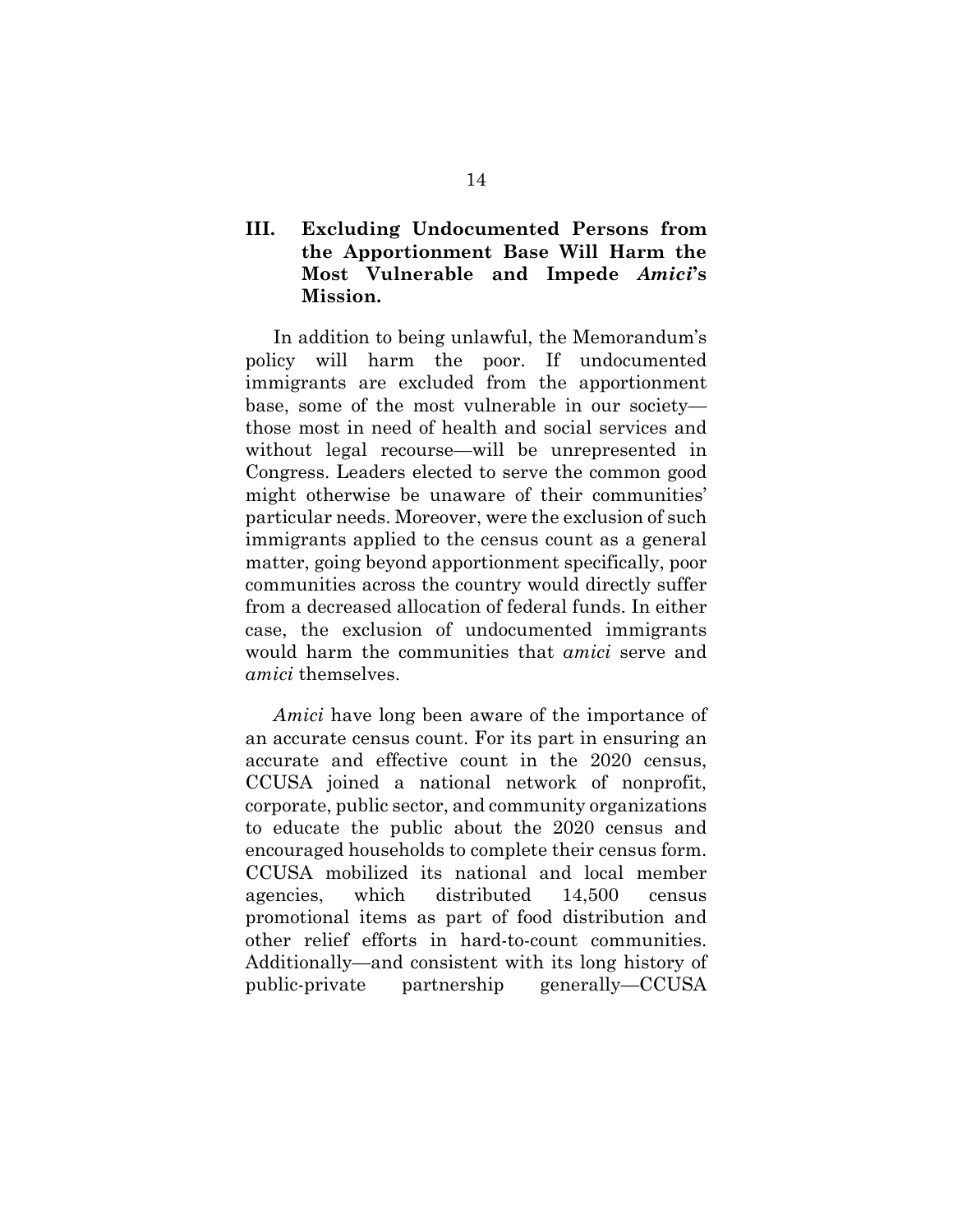welcomed Robin Bachman of the U.S. Census Bureau to speak at its annual gathering in 2019 in order to better educate Catholic Charities agencies about the 2020 census.

*Amici* are guided by the Church's call for a preferential option for the poor and the common good. A just society must prioritize meeting the needs of its most vulnerable members. *Amici* strive to meet these needs by providing vital services to the poor in their communities, regardless of immigration status. As an example, Catholic Charities Chicago provided food, clothing, shelter, and rent and utility assistance to more than a quarter million people in a single year. Catholic Charities of the Archdiocese of Chicago, *Catholic Charities Chicago Fact Sheet*, at 1 (Feb. 5, 2016), https://tinyurl.com/ccnfacts. Catholic Charities Chicago is not unique—the fundamental mission of CCUSA is to provide services to people in need and to call others to do the same.

The exclusion of undocumented immigrants from the apportionment base particularly harms the vulnerable populations that CCUSA and other Catholic organizations serve—undocumented immigrants and citizens alike. If undocumented immigrants are not counted in the census, then there is a risk federal funding for critical resources—from food assistance programs to affordable health care will be decreased in the communities that need it most. For example, census data determines the amount of funding each state receives for its Supplemental Nutrition Assistance Program and National School Lunch Program, both programs that provide food assistance to low-income families. *See*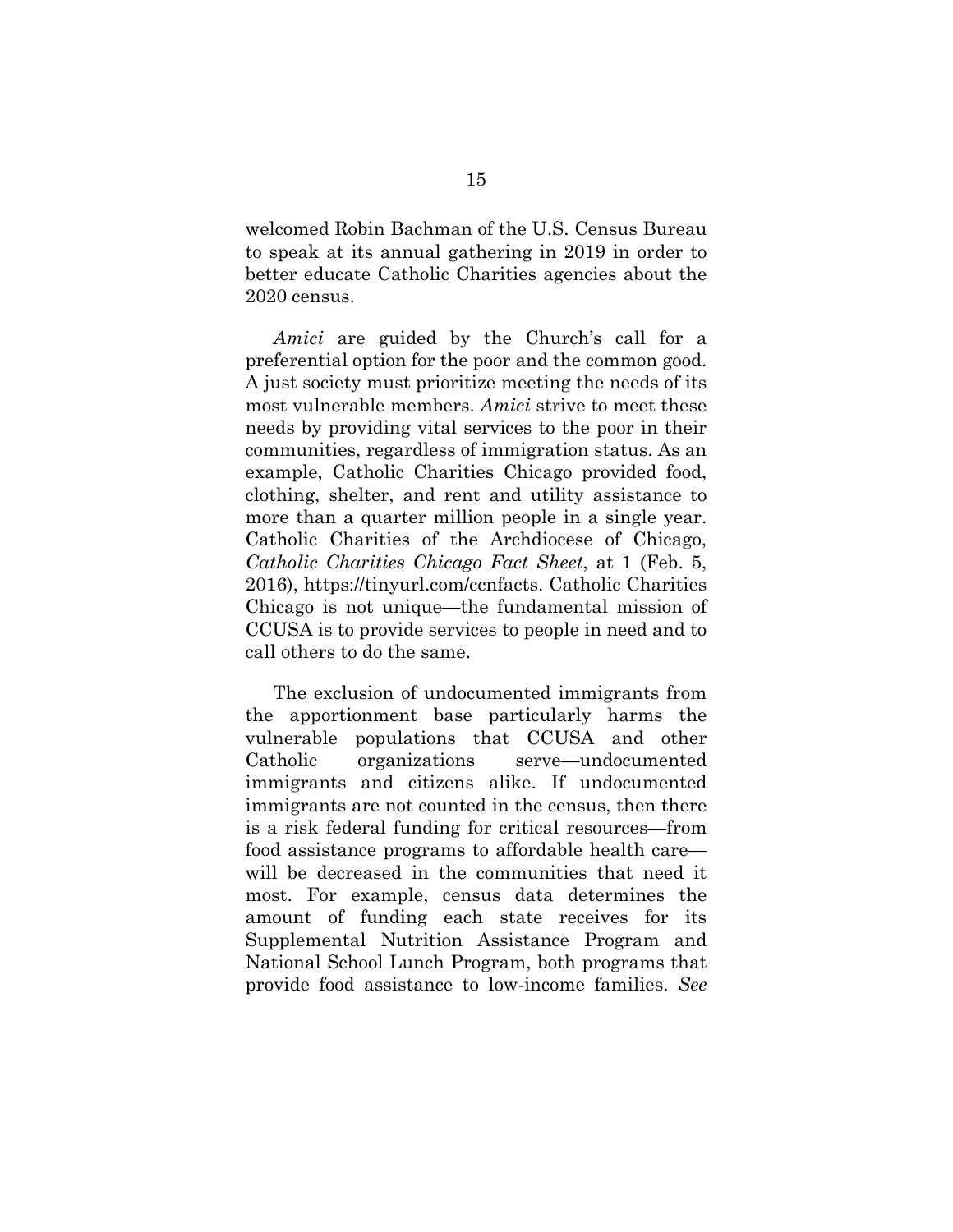U.S. Census Bureau, *2020 Census Results Inform Funding for Hospitals and Health Care* (July 13, 2020), https://tinyurl.com/cbresults2020. Census data also determines funding for the Health Centers Program, a program made up of clinics that provide primary and preventive care to patients regardless of their ability to pay. *See* The Leadership Conference Education Fund, *The Census and Health Care* (Apr. 6, 2018), https://tinyurl.com/tlcef2018. Excluding undocumented immigrants from the census count harms *amici* themselves as they will have to strain to fill a potential void in federal funding for these necessary social services.

Furthermore, an accurate census is critical for guiding more than one trillion dollars in annual federal and state health funding for Medicaid, Medicare, and the Children's Health Insurance Program (CHIP). Failure to count every person means states and localities would lack the financial resources needed to run effective health programs for their communities. State Medicaid program funding, for example, includes and relies on a federal match, the percentage of which varies by state based on a formula that compares each state's per capita income against the United States' per capita income. Lower income states receive a higher federal match. A population undercount in a state could result in a distortion of this formula, resulting in the loss of much-needed federal Medicaid funds for that state. *See* Anne Stauffer et al., The Pew Charitable Trusts, *The 2020 Census is Coming—and the Results Will Impact State Budgets* (Feb. 20, 2020), https://tinyurl.com/tpct2.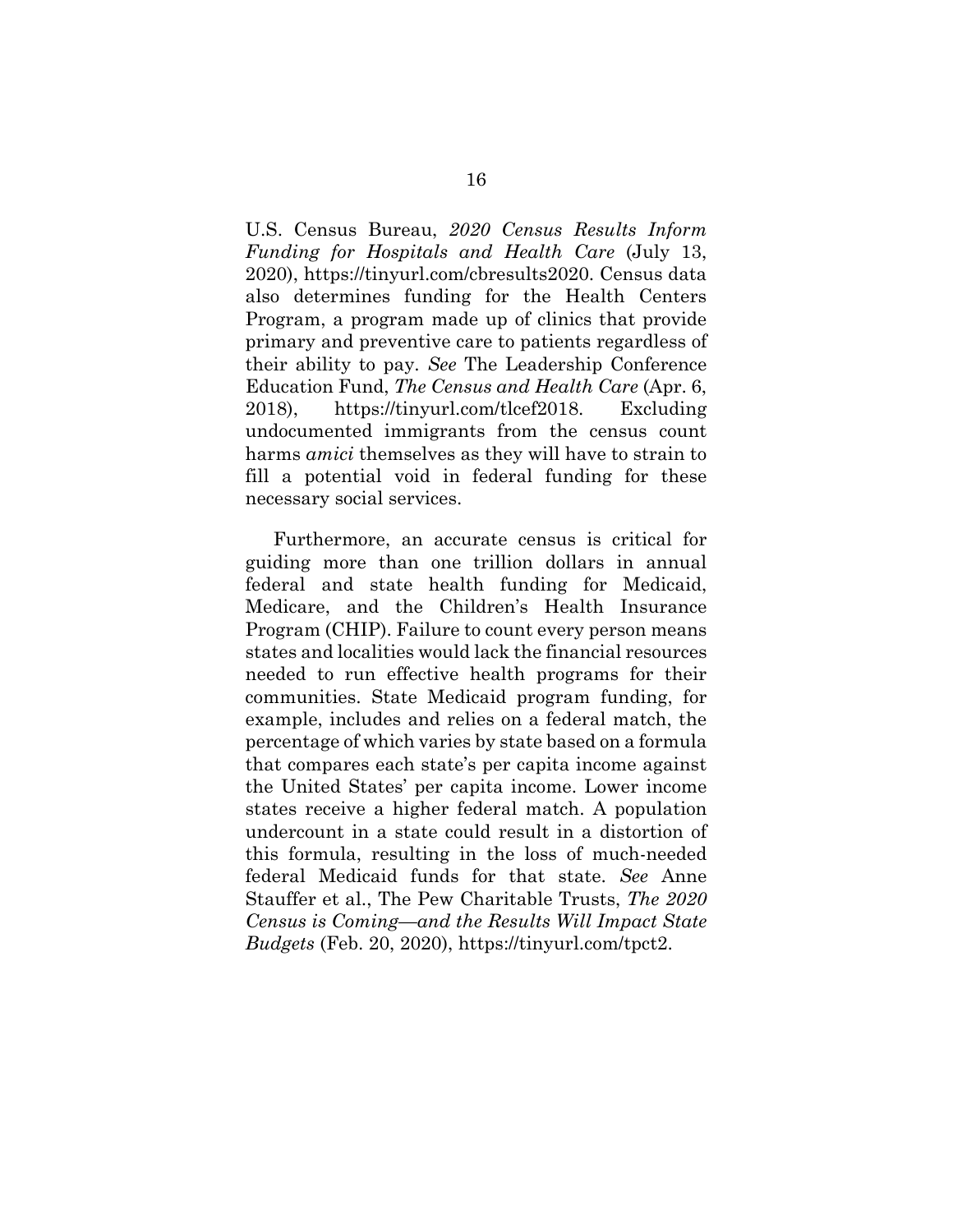An inaccurate census or apportionment that fails to accurately reflect the number of people in, and needs of, communities will cause federal assistance for the poor and vulnerable to be inaccurately distributed, while simultaneously undermining the ability of elected officials to fully represent and understand the needs of those they serve. It further impairs Catholic health providers' ability to carry out population health management strategies and efforts to address the social determinants of health. *See*  Michael Brady, Modern Healthcare, *2020 Census Holds Fate of Trillions in Federal Health-related Spending* (Aug. 25, 2020), https://tinyurl.com/healthmgmt.

\* \* \*

*Amici* object to the Memorandum's policy on legal and moral grounds. Excluding undocumented persons from among the "whole number of persons in a state" on the basis that they are not "inhabitants" is unlawful and contrary to the common good. This policy of exclusion flouts the plain language and consistent interpretive history of the Constitution and the Census Act, denies the legal status of "persons" to undocumented immigrants, strips away representation, and could lead, both directly and indirectly, to a reduction in resources for poor and vulnerable families in our country. The repercussions of this policy will be concrete and disproportionately harmful to the vulnerable. Legal and moral considerations therefore align in favor of the same result—affirming the district court's judgment and rejecting the Memorandum's policy of exclusion.